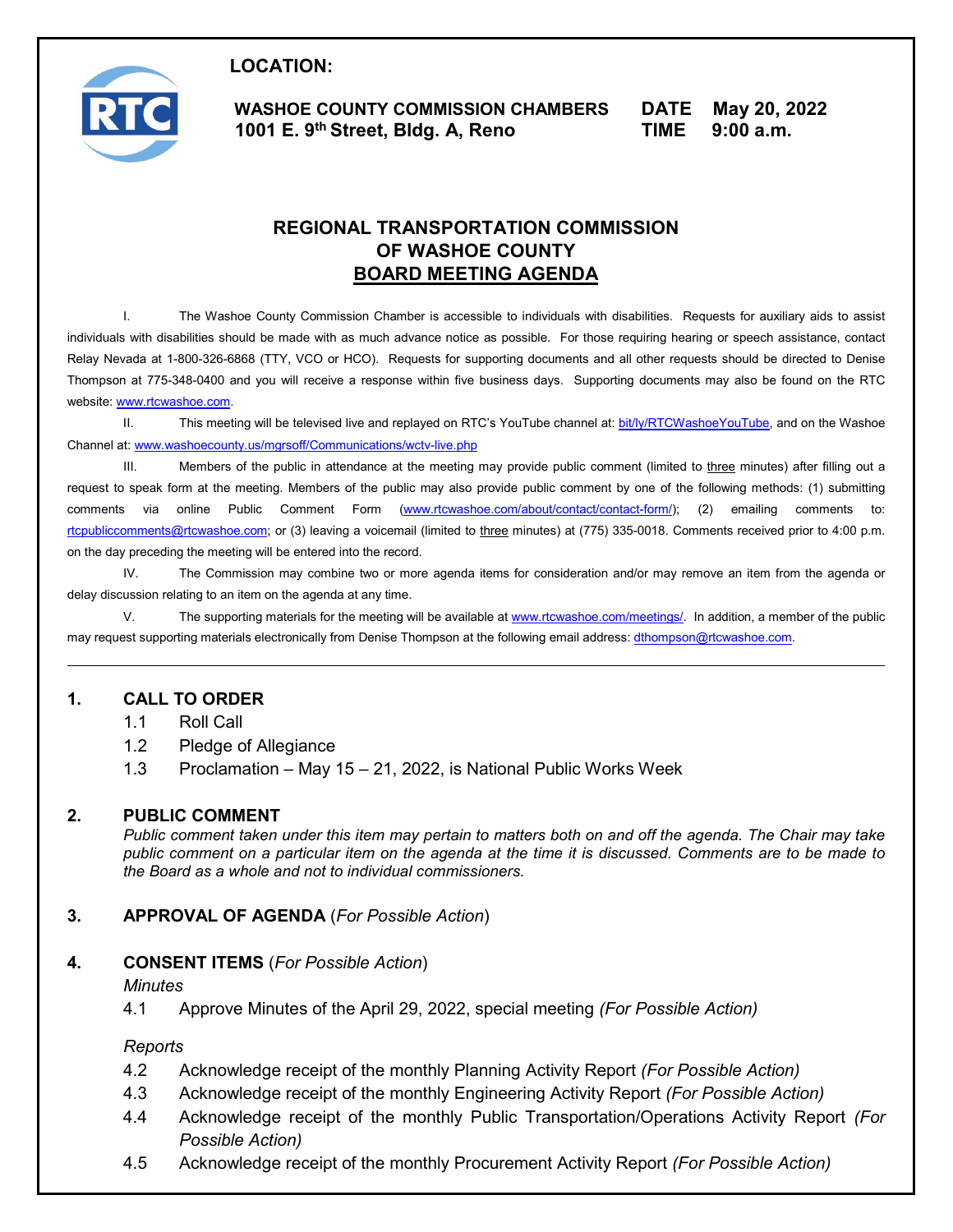4.6 Acknowledge receipt of the monthly Summary Report for the Technical, Citizens Multimodal, and Regional Road Impact Fee Advisory Committees *(For Possible Action)* 

## *Planning Department*

4.7 Approve Cooperative Agreement No. PR184-22-802 between the Nevada Department of Transportation (NDOT) and the Regional Transportation Commission (RTC) for fiscal year (FY) 2023 federal planning (PL) funds *(For Possible Action)* 

# *Engineering Department*

- 4.8 Approve a Regional Road Impact Fee (RRIF) Offset Agreement between the RTC, Denver Street Apartments, LLC, and the City of Sparks for the dedication of offset-eligible improvements for Stonebrook Parkway and the intersection of Pyramid Highway and Dolores Drive *(For Possible Action)*
- 4.9 Approve a contract with Wood Rodgers, Inc., to provide design services and engineering during construction for the South Virginia Street Widening Project in an amount not-toexceed \$1,288,024 *(For Possible Action)*
- reimbursement of federal funds on the Sparks Boulevard Widening Project *(For Possible*  4.10 Approve a Local Public Agency (LPA) agreement between the Nevada Department of Transportation (NDOT) and the Regional Transportation Commission (RTC) for the use and *Action)*

# *Executive, Administrative and Finance Departments*

- 4.11 Acknowledge receipt of the Asset Donation Log for the fourth quarter of calendar year 2021 and the first quarter of calendar year 2022 *(For Possible Action)*
- 4.12 Approve modifications to RTC Personnel Rule 10.5 (Deferred Compensation) effective January 1, 2022 *(For Possible Action)*

# **5. PUBLIC HEARING ITEMS**

- 5.1 Conduct a public hearing on the FY 2023 RTC Final Budget; approve the FY 2023 RTC Final Budget *(For Possible Action)* 
	- a. Staff presentation
	- b. Public hearing
	- C. **Action**
- 5.2 Conduct a public hearing regarding approval of Amendment No. 2 to the FFY 2021-2025 Regional Transportation Improvement Program (RTIP); adopt a resolution approving Amendment No. 2 to the FFY 2021-2025 Regional Transportation Improvement Program (RTIP) *(For Possible Action)* 
	- a. Staff presentation
	- b. Public hearing
	- C. **Action**
- 5.3 Conduct a public hearing on the update to the Public Participation Plan; approve the update to the Public Participation Plan *(For Possible Action)* 
	- a. Staff presentation
	- b. Public hearing
	- C. **Action**